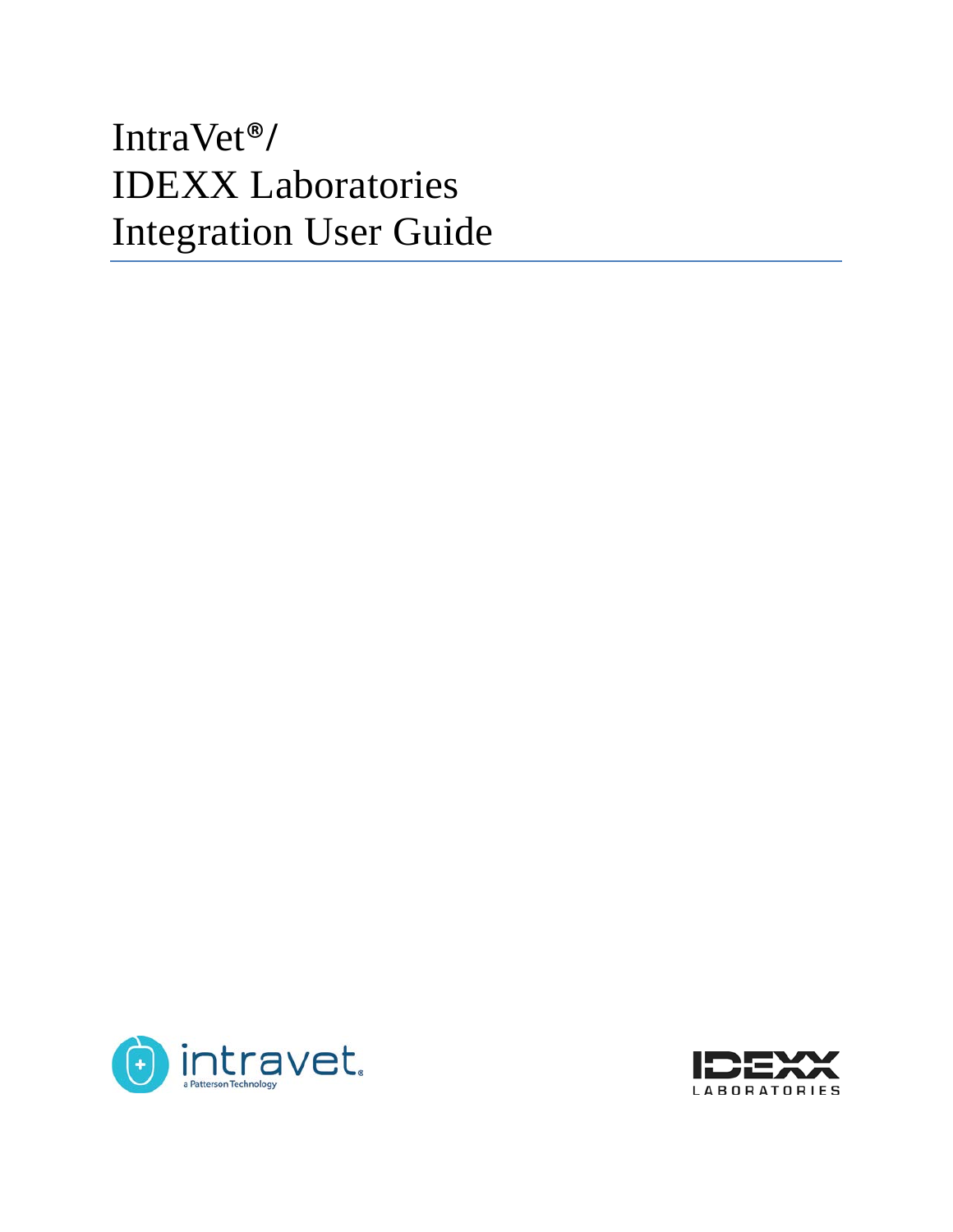#### **Proprietary information**

IDEXX, VetConnect, IDEXX SmartService, and IDEXX VetLab are trademarks or registered trademarks of IDEXX Laboratories, Inc. or its affiliates in the United States and/or other countries. IntraVet is a registered trademark of Patterson Veterinary Supply, Inc. All other product and company names and logos are trademarks of their respective holders. The IDEXX Privacy Policy is available at idexx.com.

© 2015 IDEXX Laboratories, Inc. All rights reserved. • 106715-00



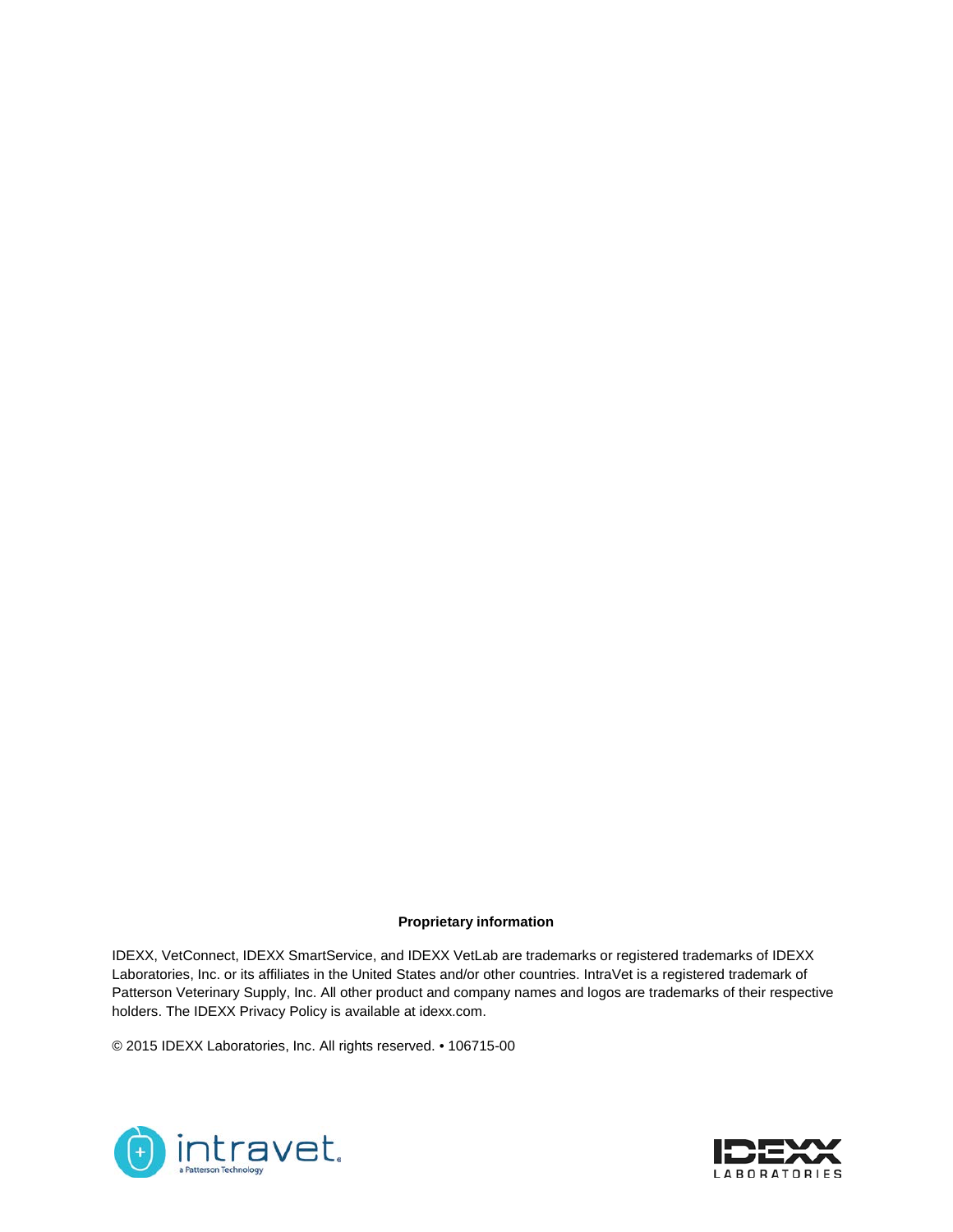# **Table of Contents**

| Requesting VetConnect PLUS and IDEXX Web Service credentials13           |  |
|--------------------------------------------------------------------------|--|
|                                                                          |  |
| Activating IDEXX SmartService™ Solutions on your IDEXX VetLab Station 13 |  |



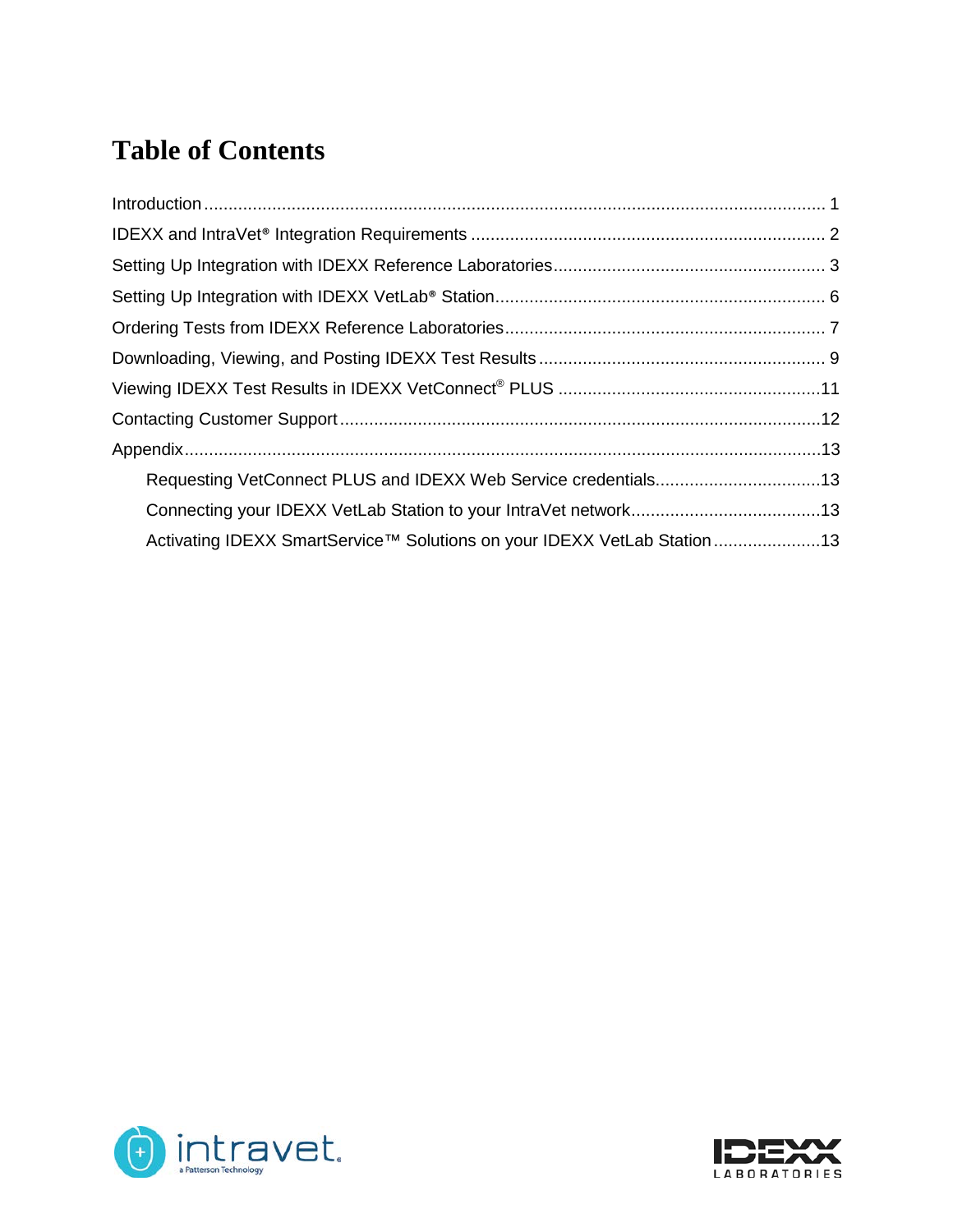# <span id="page-3-0"></span>**Introduction**

IDEXX Reference Laboratories and the IDEXX VetLab Station are now integrated with IntraVet® Practice Management Software. [IDEXX Integration Technology](http://www.idexx.com/view/xhtml/en_us/smallanimal/practice-management/practice-management-systems/integration.jsf) enables data communication among practice equipment, software, and online services, including:

- Test result download from your IDEXX in-house analyzers
- Test ordering and result download from IDEXX Reference Laboratories

Integration improves the flow of information, the pace of work, the quality of medical care, and client loyalty.

- All test results can be downloaded into the electronic patient record and consolidated into a single report.
- Paper file storage and missed charges are virtually eliminated.
- You can more easily share results with clients to increase understanding and compliance.

To learn more, contact your IDEXX Sales Connectivity Consultant (1-877-256-8457) or IntraVet software (1-877-422-8838).

If you have already signed up for integration, read this document to learn how to set up and start using IDEXX diagnostic integration with IntraVet software.



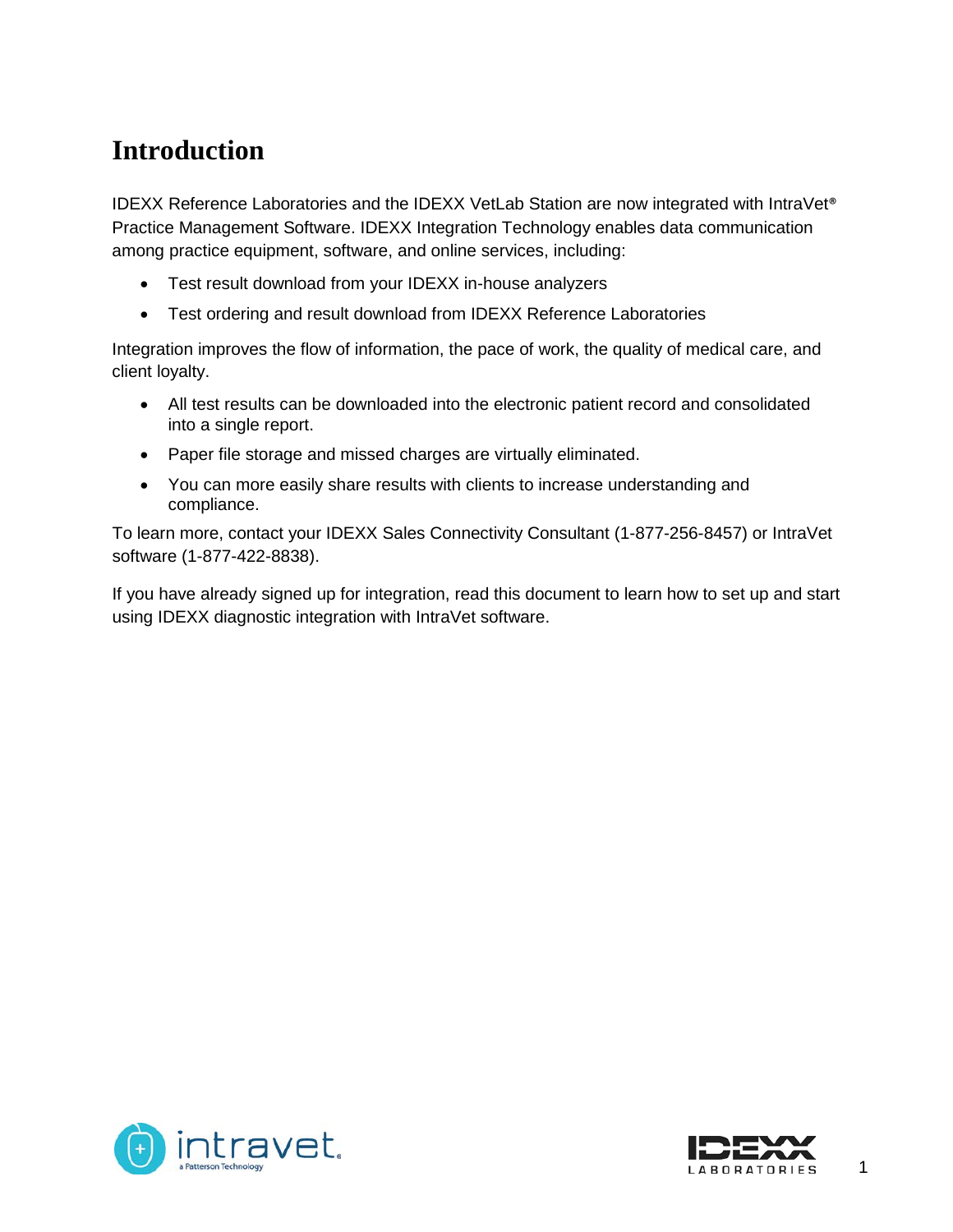### <span id="page-4-0"></span>**IDEXX and IntraVet® Integration Requirements**

Your practice must have the following:

- Internet access on all computers used to create orders and view lDEXX Reference Laboratories test results.
- IDEXX VetConnect® logon credentials and IDEXX Web Service logon credentials (also known as VCAgent credentials). Instructions for obtaining credentials are in the Appendix.
- IntraVet software version 4.55 or later for IDEXX Reference Laboratories two-way integration or IntraVet software version 350 or later for IDEXX VetLab Station one-way integration.

For result download from your IDEXX in-house analyzers, you must also have the following:

- IDEXX VetLab<sup>®</sup> Station connected to your IntraVet network via a serial connection.
- IDEXX SmartService™ Solutions activated on your IDEXX VetLab Station. Instructions for activating IDEXX SmartService Solutions are in the Appendix.

After you have everything you need from IDEXX, you must set up your IntraVet software so that you can use the integrated features, as described in the following sections.



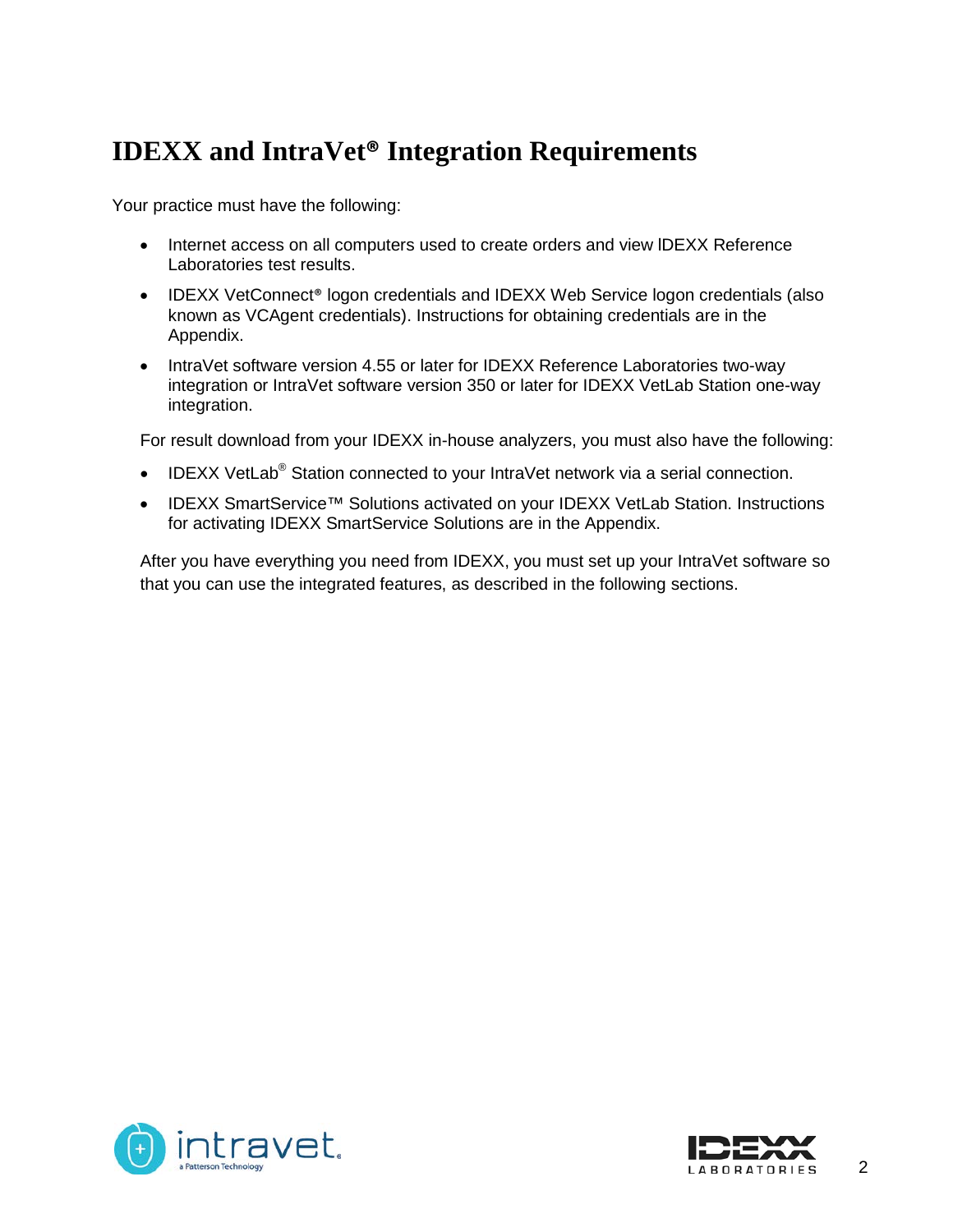# <span id="page-5-0"></span>**Setting Up Integration with IDEXX Reference Laboratories**

Integration enables both reference laboratory test ordering and result download. After you set up the integration, you will need to align your IntraVet test codes with IDEXX Reference Laboratories test codes.

#### **To set up integration for reference laboratory ordering and result download:**

- 1. Go to **Setup | Lab Interface**.
- 2. Click **VetConnect | VetConnect Setup**.

| Lab Interface Setup |                                 |                        |     |                  | $\mathbb X$<br>$\Box$<br>Come Co |
|---------------------|---------------------------------|------------------------|-----|------------------|----------------------------------|
|                     | New   X   VetConnect + Antech + |                        |     |                  |                                  |
| Name                |                                 | VetConnect Setup       | ath | $\blacktriangle$ | Lab Machine                      |
|                     |                                 | VetConnect Order Codes |     |                  |                                  |
|                     |                                 |                        |     |                  |                                  |
|                     |                                 |                        |     |                  |                                  |
|                     |                                 |                        |     |                  |                                  |
|                     |                                 |                        |     |                  |                                  |
|                     |                                 |                        |     |                  |                                  |
|                     |                                 |                        |     |                  |                                  |
|                     |                                 |                        |     |                  |                                  |
|                     |                                 |                        |     |                  | Close                            |

3. Enter the VetConnect user name and password and the IDEXX Web Service user name and password, and then click **OK**.

| Vet Connect Setup  | ×              |
|--------------------|----------------|
| <b>VetConnect</b>  |                |
| <b>User Name</b>   |                |
| Password           |                |
| <b>Web Service</b> |                |
| <b>User Name</b>   |                |
| Password           |                |
|                    | <br>Cancel<br> |

4. Click **New**.



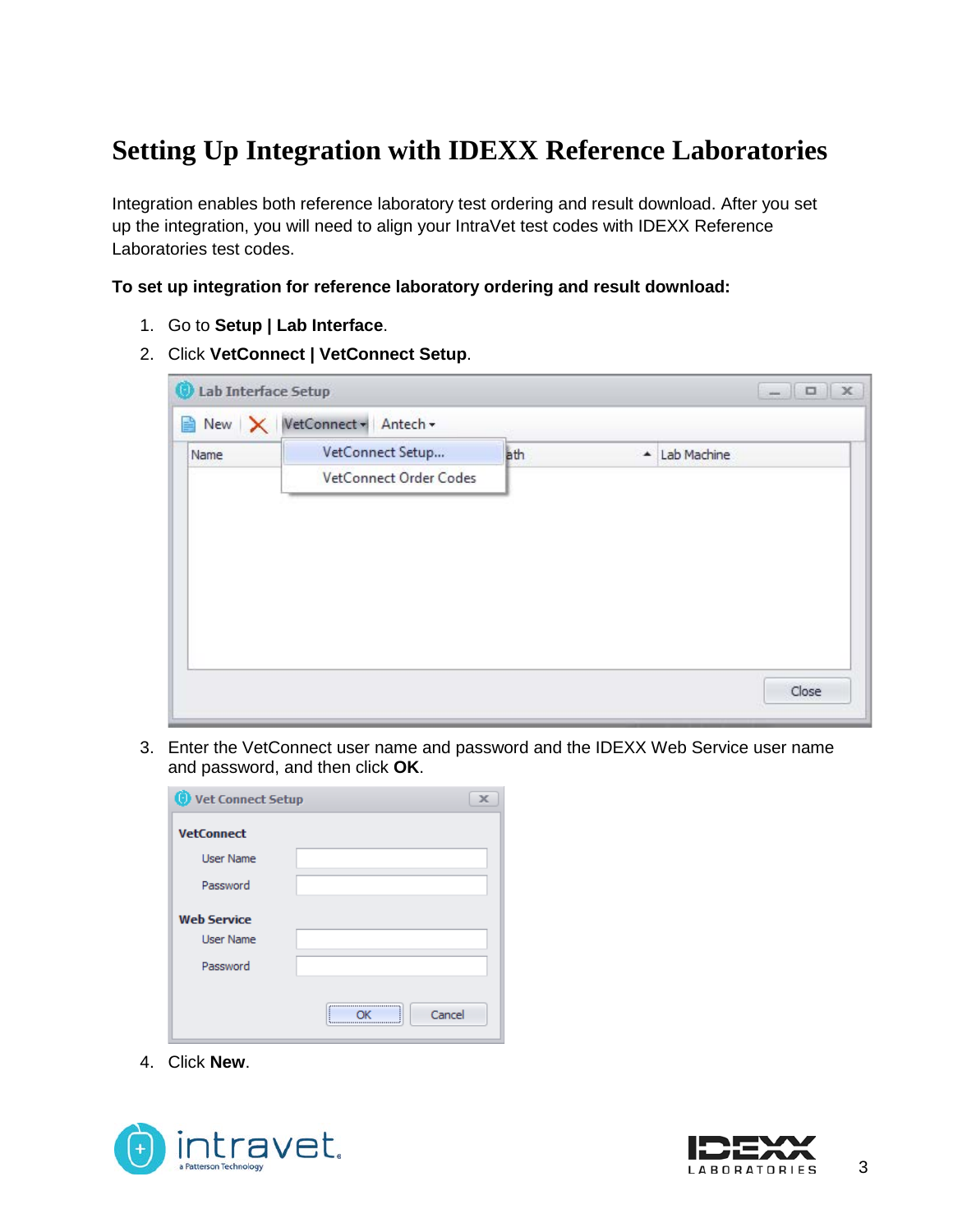5. Select **IDEXX** as the manufacturer, and **VetConnect** as the laboratory machine.

| New Lab Inteface Setup |                 | X |
|------------------------|-----------------|---|
| Description            | VetConnect      |   |
| Manufacturer           | Idexx           |   |
| Lab Machine            | VetConnect<br>▼ |   |
| Location               | 1.1.1           |   |
|                        |                 |   |
|                        | Cancel<br>ОК    |   |

6. Click the browse button, and then browse to the location of the VetConnect folder (usually C:\Program Files (x86)\Intravet\VetConnect).

|              | <b>New Lab Inteface Setup</b>               |   |    |        |
|--------------|---------------------------------------------|---|----|--------|
| Description  | VetConnect                                  |   |    |        |
| Manufacturer | Idexx                                       | ٠ |    |        |
| Lab Machine  | VetConnect                                  | ۰ |    |        |
|              |                                             |   |    |        |
| Location     | C: \Program Files (x86)\Intravet\VetConnect |   |    | $\Box$ |
|              |                                             |   |    |        |
|              |                                             |   |    |        |
|              |                                             |   | OK | Cancel |

7. Click **OK**.



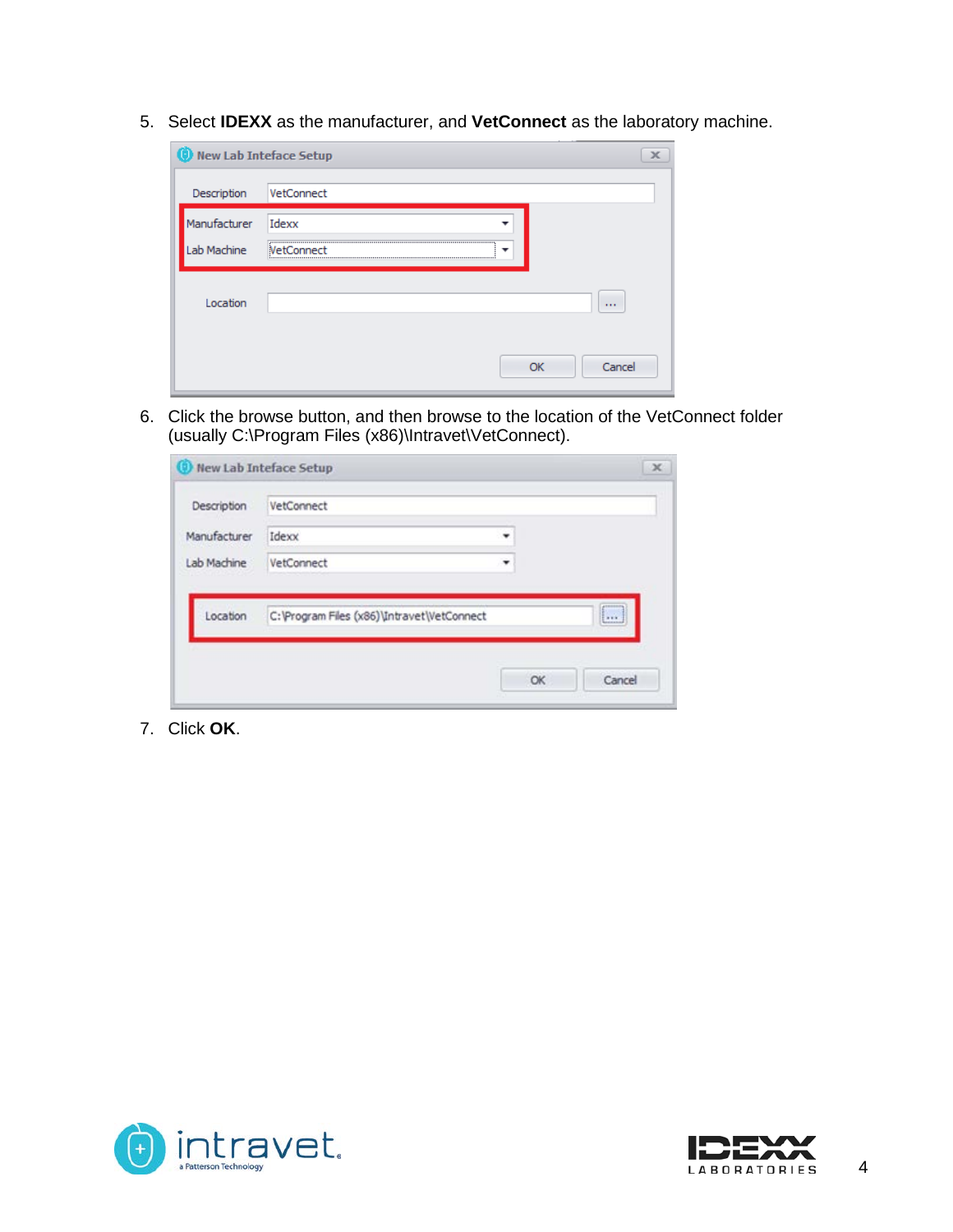#### **To align IntraVet test codes with IDEXX Reference Laboratories test codes using the Lab Interface Setup window:**

**Tip:** You can also align codes from a new laboratory requisition opened from the Medical History, Control Center, or Lab Results tab.

- 1. Go to **Setup | Lab Interface**.
- 2. Click **VetConnect | VetConnect Order Codes**.



- 3. Click **New**.
- 4. Click **Select**, and then choose the IDEXX laboratory code you want to use.
- 5. From the **Linked Code** drop-down list, select your corresponding IntraVet code.

| <b>New VetConnect Order Code</b>                                    |    | $\infty$ |
|---------------------------------------------------------------------|----|----------|
| Code:                                                               |    | Select   |
| Description:                                                        |    |          |
| VetConnect Service Details                                          |    |          |
| Specimen Requirements:                                              |    |          |
|                                                                     |    |          |
|                                                                     |    |          |
|                                                                     |    |          |
|                                                                     |    |          |
| Select a procedure code to associate with the VetConnect order code |    |          |
| Linked Code:                                                        |    |          |
|                                                                     |    |          |
| Click 'Select' for a list of predefined VetConnect codes.           |    |          |
|                                                                     | OK | Cancel   |

6. Click **OK**.



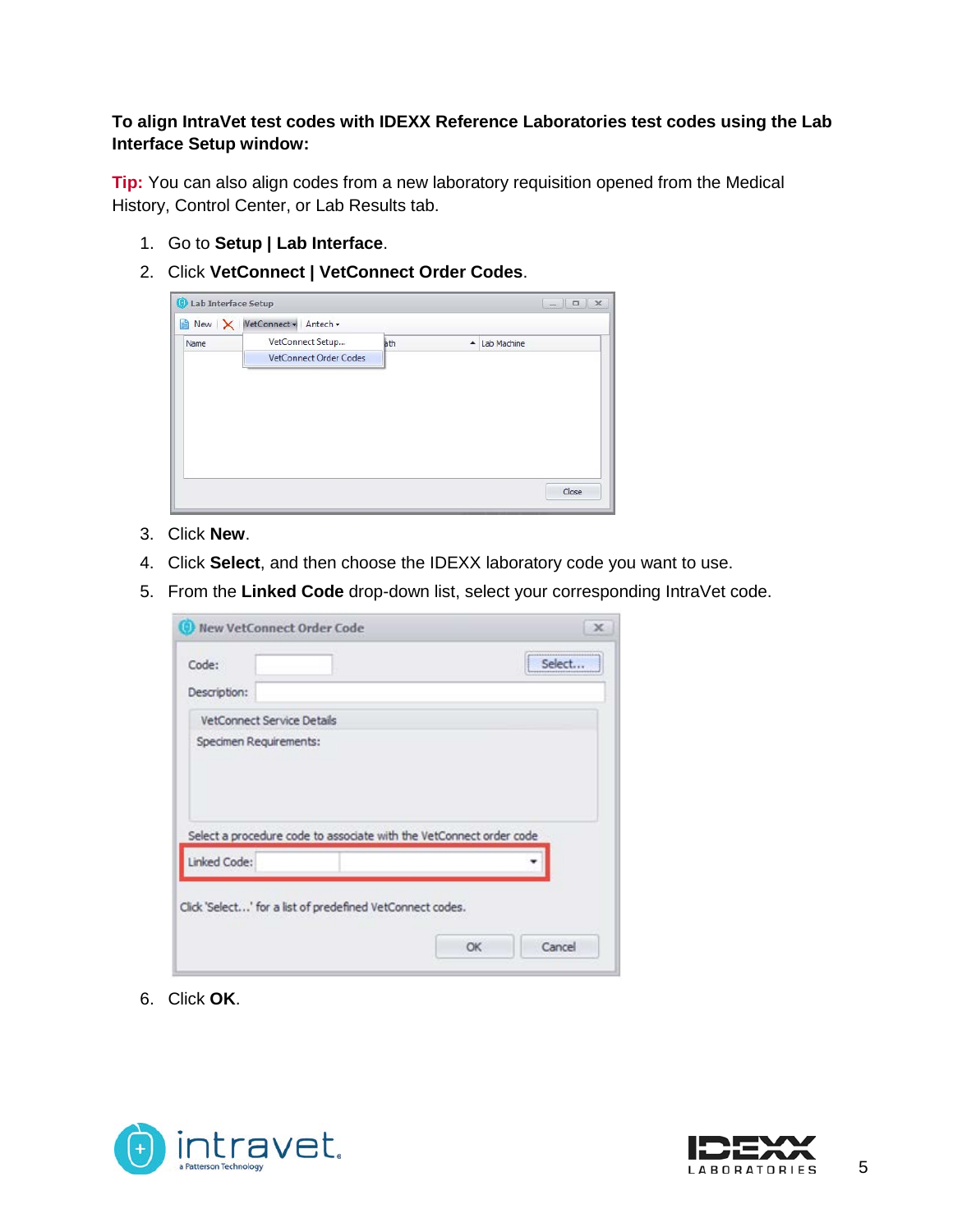### <span id="page-8-0"></span>**Setting Up Integration with IDEXX VetLab® Station**

Integration enables automatic result download.

#### **To set up integration with the IDEXX VetLab Station:**

- 1. Go to **Setup | Lab Interface**.
- 2. Click **New**.
- 3. Select **IDEXX** as the manufacturer and IDEXX VetLab Station as the laboratory machine.

|              | <b>New Lab Inteface Setup</b> |   |    | $\times$ |
|--------------|-------------------------------|---|----|----------|
| Description  | <b>IDEXX VetLab Station</b>   |   |    |          |
| Manufacturer | Idexx                         |   |    |          |
| Lab Machine  | <b>IDEXX VetLab Station</b>   | ۰ |    |          |
| Port         | COM3                          | ٠ |    |          |
|              |                               |   |    |          |
|              |                               |   |    |          |
|              |                               |   | OK | Cancel   |

4. Select the port number the IDEXX VetLab Station is using on the IntraVet workstation.

| <b>O</b> New Lab Inteface Setup |                                  | $\times$ |
|---------------------------------|----------------------------------|----------|
| Description                     | <b>IDEXX VetLab Station</b>      |          |
| Manufacturer                    | Idexx                            |          |
| Lab Machine                     | <b>IDEXX VetLab Station</b><br>▼ |          |
| Port                            | COM3                             |          |
|                                 |                                  |          |
|                                 |                                  |          |
|                                 | Cancel<br>OK                     |          |

5. Click **OK**.



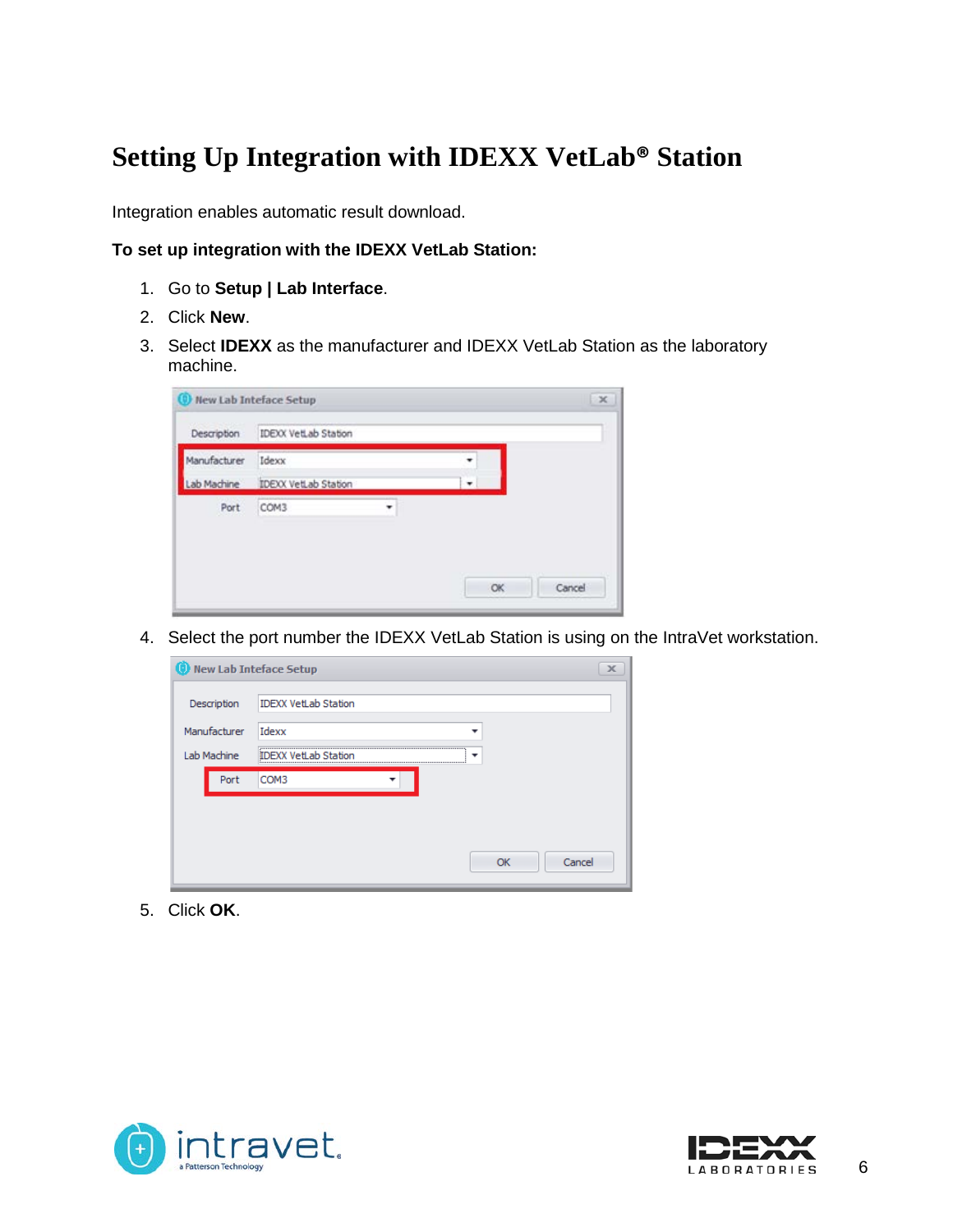### <span id="page-9-0"></span>**Ordering Tests from IDEXX Reference Laboratories**

#### **To create a test requisition form:**

- 1. Right-click in the Control Center, Visit, or Lab Results tab, and then choose **Select Lab Tests**. The Lab Test window opens.
- 2. Click **New | VetConnect Lab Test**.



- 3. Fill in the following information, if not already provided:
	- Provider
	- Species
	- Breed
	- Gender

| <b>O</b> VetConnect Lab Test                                    |                           |                                                                             |                                                     |                                  |         | $\mathbf{x}$ |
|-----------------------------------------------------------------|---------------------------|-----------------------------------------------------------------------------|-----------------------------------------------------|----------------------------------|---------|--------------|
|                                                                 |                           | Brea (hound)                                                                |                                                     |                                  |         |              |
| Address<br><b>STATISTICS</b><br>County.<br>Account No<br>Phone: | x.                        | Species Sex<br>Breed<br>Color<br>DOB<br>Age<br>Tag Weight<br>驿<br>Microchip | CANDIE<br>Hound Mix<br>Brown<br>92 S.H<br><b>DE</b> | <b>FEMALE</b><br>21w<br>10.60 lb |         | No Image     |
|                                                                 |                           | Provider                                                                    |                                                     |                                  | Picture | Balance      |
| Provider                                                        |                           | ٠                                                                           |                                                     |                                  |         |              |
| Species                                                         | <b>CARLO AT</b><br>Canine | ٠                                                                           |                                                     |                                  |         |              |
| Breed                                                           |                           | ٠                                                                           |                                                     |                                  |         |              |
| Gender                                                          | Female                    | ٠                                                                           |                                                     |                                  |         |              |
| Code                                                            | Description               |                                                                             |                                                     |                                  |         |              |



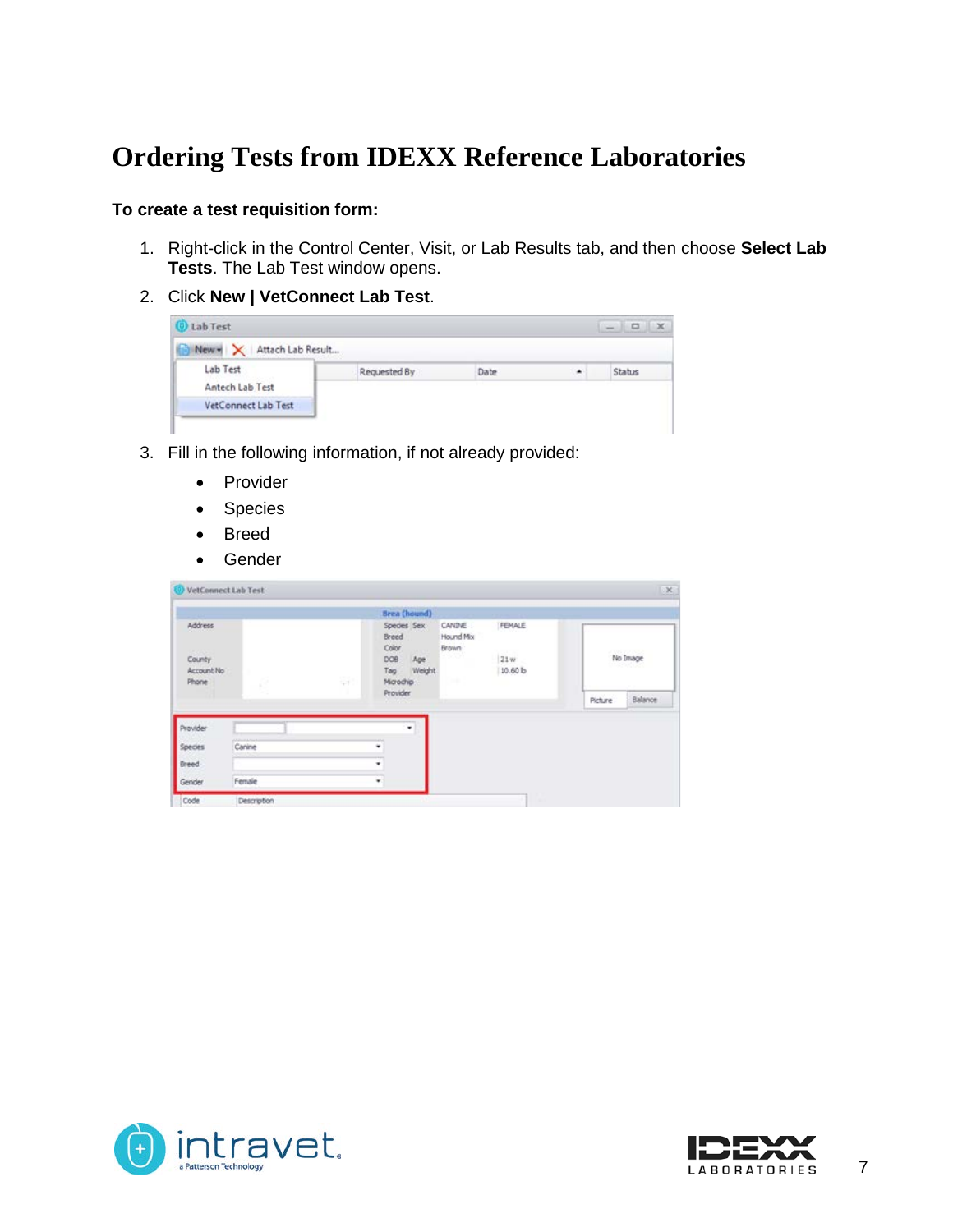4. Select your VetConnect order code from the drop-down list and click **Add**.

| <b>Charles Abbott</b>      |                                    |                                                         | <b>Fluffy</b>                                        |                                                      |                          |                                 |
|----------------------------|------------------------------------|---------------------------------------------------------|------------------------------------------------------|------------------------------------------------------|--------------------------|---------------------------------|
| Address<br>County          | 123 Anystreet<br>Anytown, IL 55555 |                                                         | Species   Sex<br><b>Breed</b><br>Color<br>DOB<br>Age | <b>CANINE</b><br>Maltese<br>Black & Tan<br>8/15/2011 | MALE<br>3 yr<br>10.00 lb | No Image                        |
| <b>Account No</b><br>Phone | $\overline{2}$                     | (555) 555-5555 (555) 555-5555                           | Weight<br>Tag<br>Microchip<br>Provider               |                                                      |                          | <b>Balance</b><br>Picture       |
| Provider                   | DR                                 | Dr. Doctor                                              | ۰                                                    |                                                      |                          |                                 |
| Species                    | Canine                             |                                                         | ٠                                                    |                                                      |                          |                                 |
| <b>Breed</b>               | Maltese                            |                                                         | ۰                                                    |                                                      |                          |                                 |
| Gender                     | Male                               |                                                         | ۰                                                    |                                                      |                          |                                 |
| Code                       | Description                        |                                                         |                                                      |                                                      |                          | <b>IntraVet Animal Hospital</b> |
|                            |                                    |                                                         |                                                      |                                                      |                          | Anytown, IL 55555               |
|                            |                                    |                                                         |                                                      |                                                      | 555-555-5555             |                                 |
| 2889<br><b>Notes</b>       |                                    | Lab 4Dx® Plus with Reflex Lyme Quant C6® (If Indicated) |                                                      | ۰                                                    | Add                      | New Order Code                  |

5. Click **OK** to save and print the form.

The laboratory request is now listed in the Lab Test window.

#### **To view or print requisition forms:**

1. Right-click the patient name in the Control Center, Visit, or Lab Results tab, and then select **Go to Patient Lab Tests** to open the Lab Test window.

| <b>O</b> Lab Trick |                                    |              |                     |   | 一、一、四、次、  |
|--------------------|------------------------------------|--------------|---------------------|---|-----------|
|                    | New - X Attach Lab Result          |              |                     |   |           |
| Sample Id          | Name                               | Requested By | Date:               | ٠ | Status:   |
| 6983211            | BUNCreatinine with Thyroid Panel 2 | Dr. Doctor   | 11/13/2014 10:59 AM |   | Completed |

2. Right-click the test, and then select **Edit** to view the request or **Print Requisition Form** to print the requisition.

|           | New > X Attach Lab Result<br><b>Name</b> |                                                                | Requested By | Date<br>٠           |           |
|-----------|------------------------------------------|----------------------------------------------------------------|--------------|---------------------|-----------|
| Sample Id |                                          |                                                                |              |                     | Status    |
| 6983211   | BUN/Creatinine with Thyroid Panel 2      | Edit                                                           | Dr. Doctor   | 11/13/2014 10:59 AM | Completed |
|           |                                          | <b>Cancel Lab Requisition</b><br><b>Print Requisition Form</b> |              |                     |           |



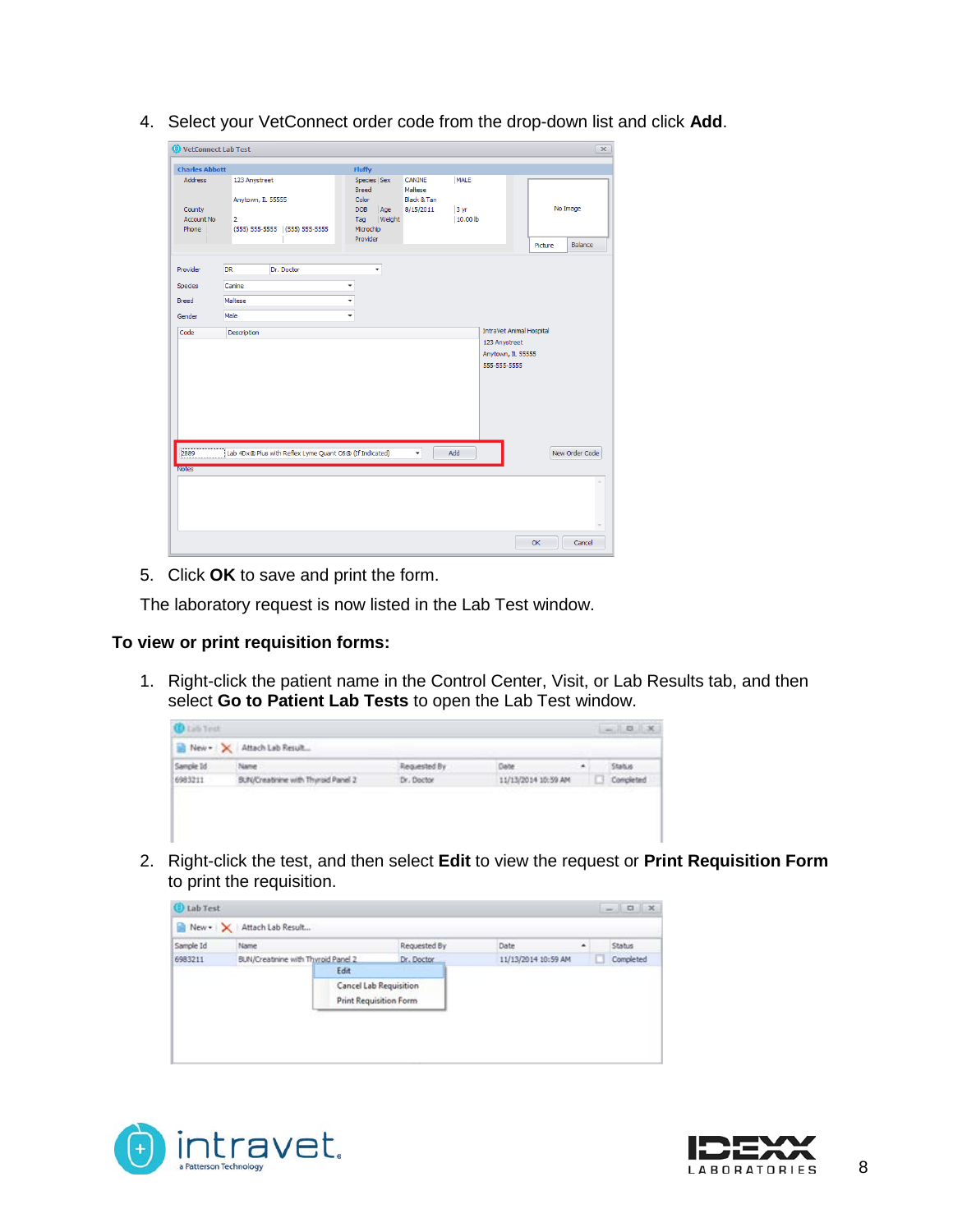### <span id="page-11-0"></span>**Downloading, Viewing, and Posting IDEXX Test Results**

#### **To download test results:**

Click the **VetConnect** button on the Lab Results window to download reference laboratory results.

In-house results are automatically displayed in the Lab Results window upon opening.

#### **To view reference laboratory or in-house results and post them to a patient record:**

- 1. Click the **Lab Results** button on the main tool bar.
- 2. Select the appropriate laboratory result from the list, and then click **Post**.

|                                                             | Update   Print v   X   Post Post All   Import v   VetConnect   Antech   View Recent                                                                                                                                                                                                                 |                     |                          |                    |
|-------------------------------------------------------------|-----------------------------------------------------------------------------------------------------------------------------------------------------------------------------------------------------------------------------------------------------------------------------------------------------|---------------------|--------------------------|--------------------|
| Sample ID                                                   | Client                                                                                                                                                                                                                                                                                              | $\triangle$ Patient | $\triangle$ Test Name    | Received           |
| 6983205                                                     | 213503 Amy, Amy                                                                                                                                                                                                                                                                                     | Fred                | T <sub>4</sub>           | 11/24/2014 1:32 PM |
| 6983207                                                     | 213503 Amy, Amy                                                                                                                                                                                                                                                                                     | Zork                | <b>T4</b>                | 11/24/2014 1:32 PM |
| 6983206                                                     | 213503 Amy, Amy                                                                                                                                                                                                                                                                                     | Wilhur              | T <sub>4</sub>           | 11/24/2014 1:32 PM |
| 6983204                                                     | 113375 Burkhart, Jen                                                                                                                                                                                                                                                                                | <b>VIOLET</b>       | <b>CBC COMPREHENSIVE</b> | 11/24/2014 1:32 PM |
| 6983213                                                     | 2 Abbott, Charles                                                                                                                                                                                                                                                                                   | <b>Fluffy</b>       | <b>T4</b>                | 11/24/2014 1:32 PM |
| 6983213                                                     | 2 Abbott, Charles                                                                                                                                                                                                                                                                                   | Fluffy              | FREE T <sub>4</sub>      | 11/24/2014 1:32 PM |
| 6983210                                                     | 2 Abbott, Charles                                                                                                                                                                                                                                                                                   | Coco                | <b>BUN:CR RATIO</b>      | 11/24/2014 1:32 PM |
| T4                                                          | <b>VetConnect</b>                                                                                                                                                                                                                                                                                   |                     |                          |                    |
| Sample Date:                                                |                                                                                                                                                                                                                                                                                                     |                     |                          |                    |
| Test Date: 11/13/2014 12:16:56 PM<br><b>Test</b>            | <b>Results</b>                                                                                                                                                                                                                                                                                      | <b>Reference</b>    |                          |                    |
| T <sub>4</sub>                                              | $= 5.4$ ug/dL                                                                                                                                                                                                                                                                                       | $H = 0.8 - 4.7$     |                          |                    |
| Interpretive ranges:<br>$< 0.8$ Subnormal<br>0.8-4.7 Normal | 2.3-4.7 Grey zone in old or symptomatic cats<br>>4.7 Consistent with hyperthyroidism<br>Cats with subnormal T4 values are almost exclusively euthyroid sick or<br>overtreated for their hyperthyroidism. Older cats with consistent<br>clinical signs and T4 values in the grey zone may have early |                     |                          |                    |



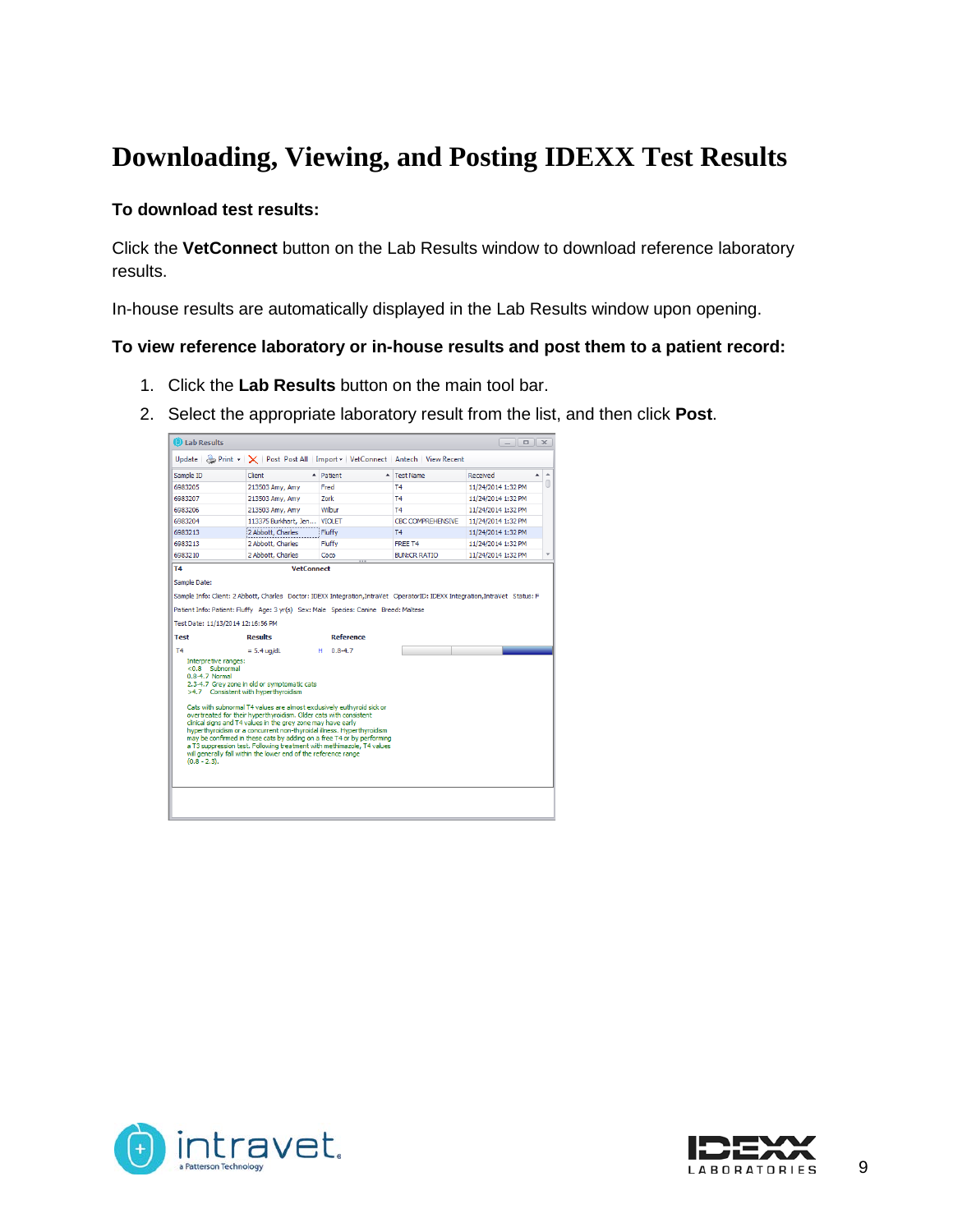3. Select the appropriate visit and click **OK**.

| Existing Lab Test       |                      | Create a new Lab Test |   |        |                              |
|-------------------------|----------------------|-----------------------|---|--------|------------------------------|
| <b>Account</b>          | $\sqrt{2}$           | Abbott, Charles       | ٠ |        |                              |
| Patient                 | Pluffy               |                       | ۰ |        |                              |
| Visit Description       |                      |                       |   | Status | Date                         |
| Vaccination Appointment |                      |                       |   |        |                              |
|                         |                      |                       |   |        | Scheduled 11/13/2014 2:30 PM |
|                         | Invoice on 12/3/2013 |                       |   |        | Finalized 12/3/2013 9:21 AM  |
|                         |                      |                       |   |        |                              |

The laboratory results are now available in the patient record.



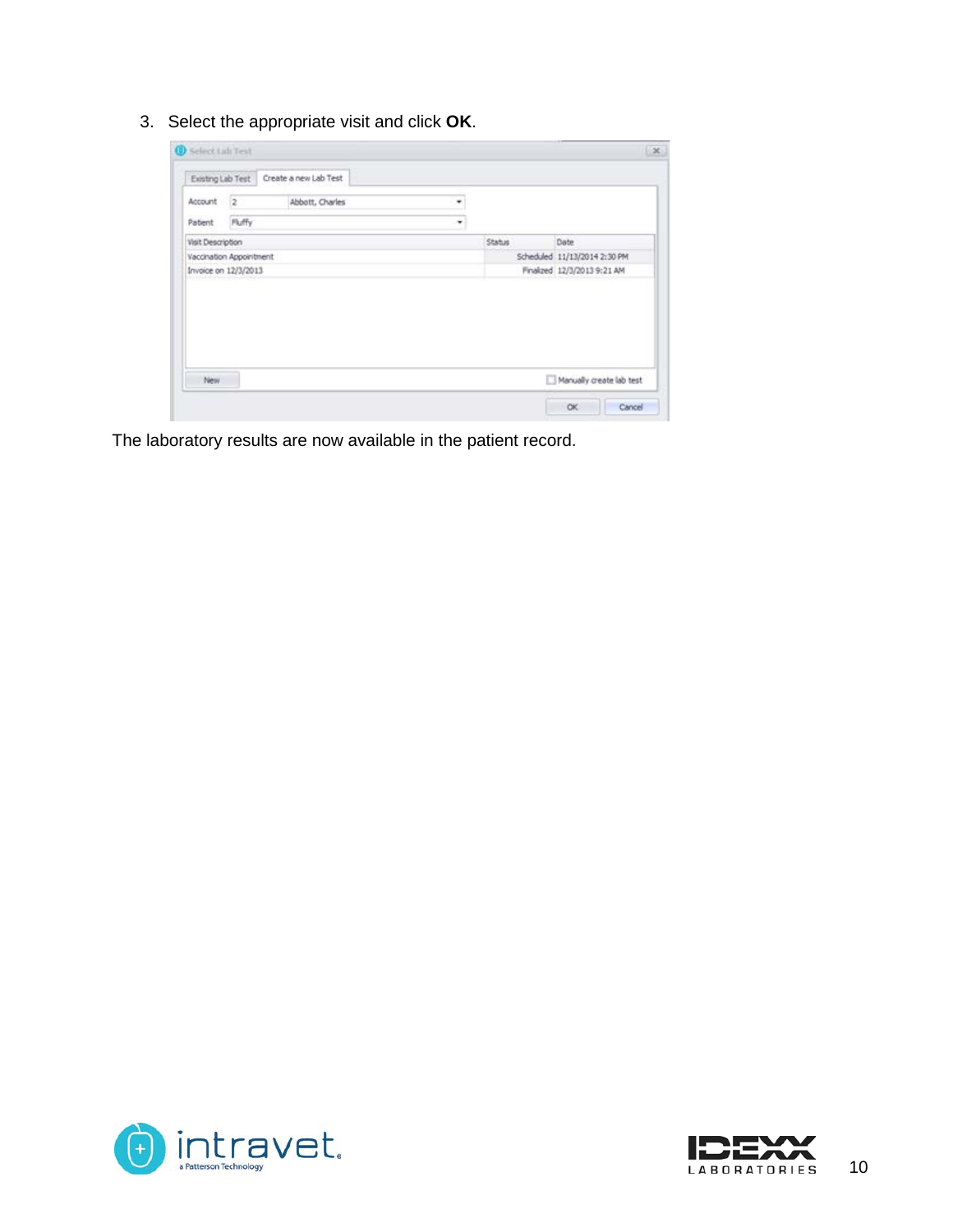# <span id="page-13-0"></span>**Viewing IDEXX Test Results in IDEXX VetConnect® PLUS**

VetConnect PLUS provides trending tools and web-based test results from IDEXX Reference Laboratories and the IDEXX VetLab Station.

At this time, IntraVet software does not integrate with VetConnect PLUS. However, you can access all the features and benefits of VetConnect PLUS directly, at vetconnectplus.com.

To learn more, navigate to the VetConnect PLUS home page or to the IDEXX Learning Center:

[vetconnectplus.com](http://www.vetconnectplus.com/)

[idexxlearningcenter.com](http://www.idexxlearningcenter.com/)



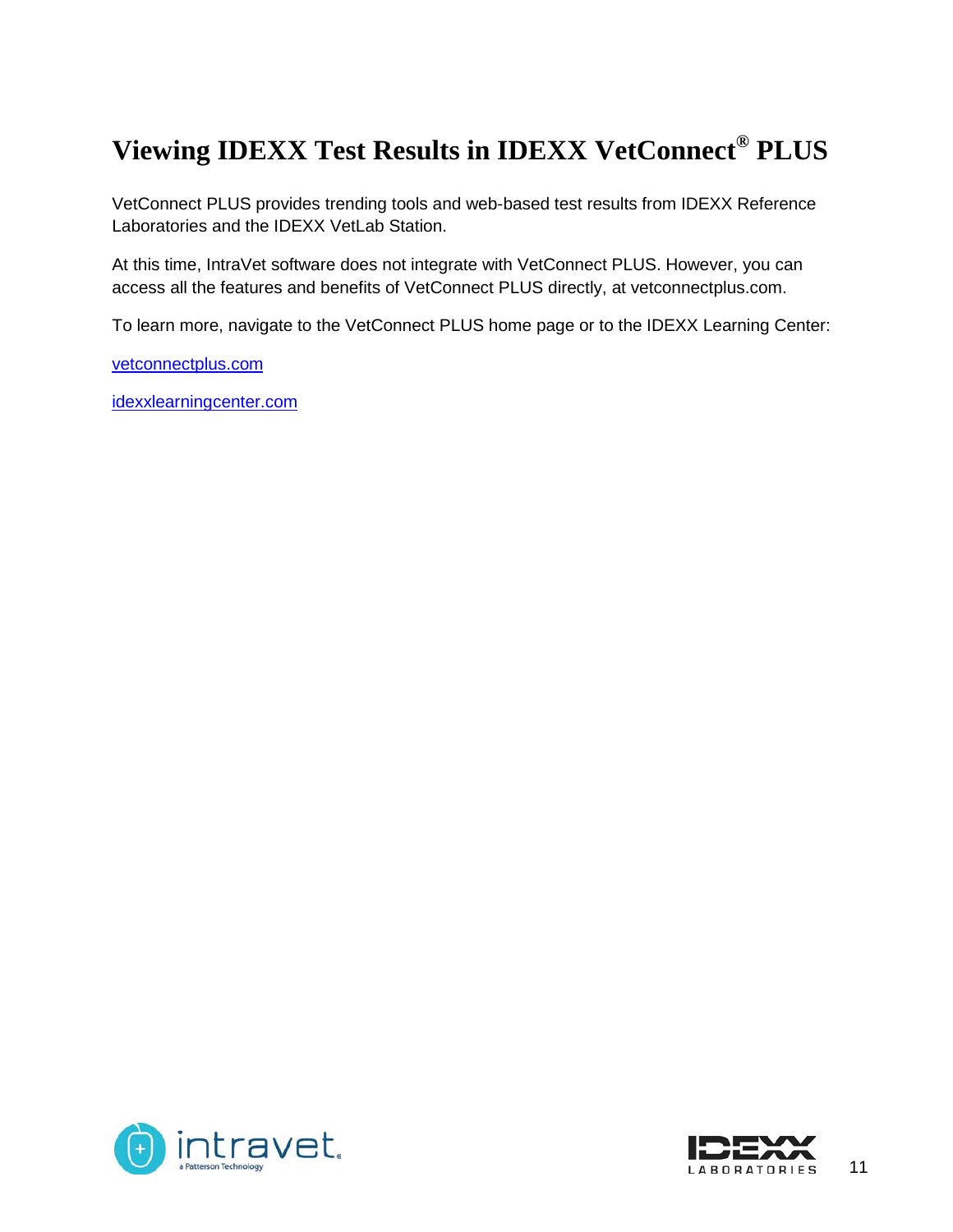# <span id="page-14-0"></span>**Contacting Customer Support**

IntraVet: 1-800-422-8875

IDEXX Reference Laboratories and VetConnect PLUS: 1-888-433-9987

IDEXX VetLab Station: 1-800-248-2483